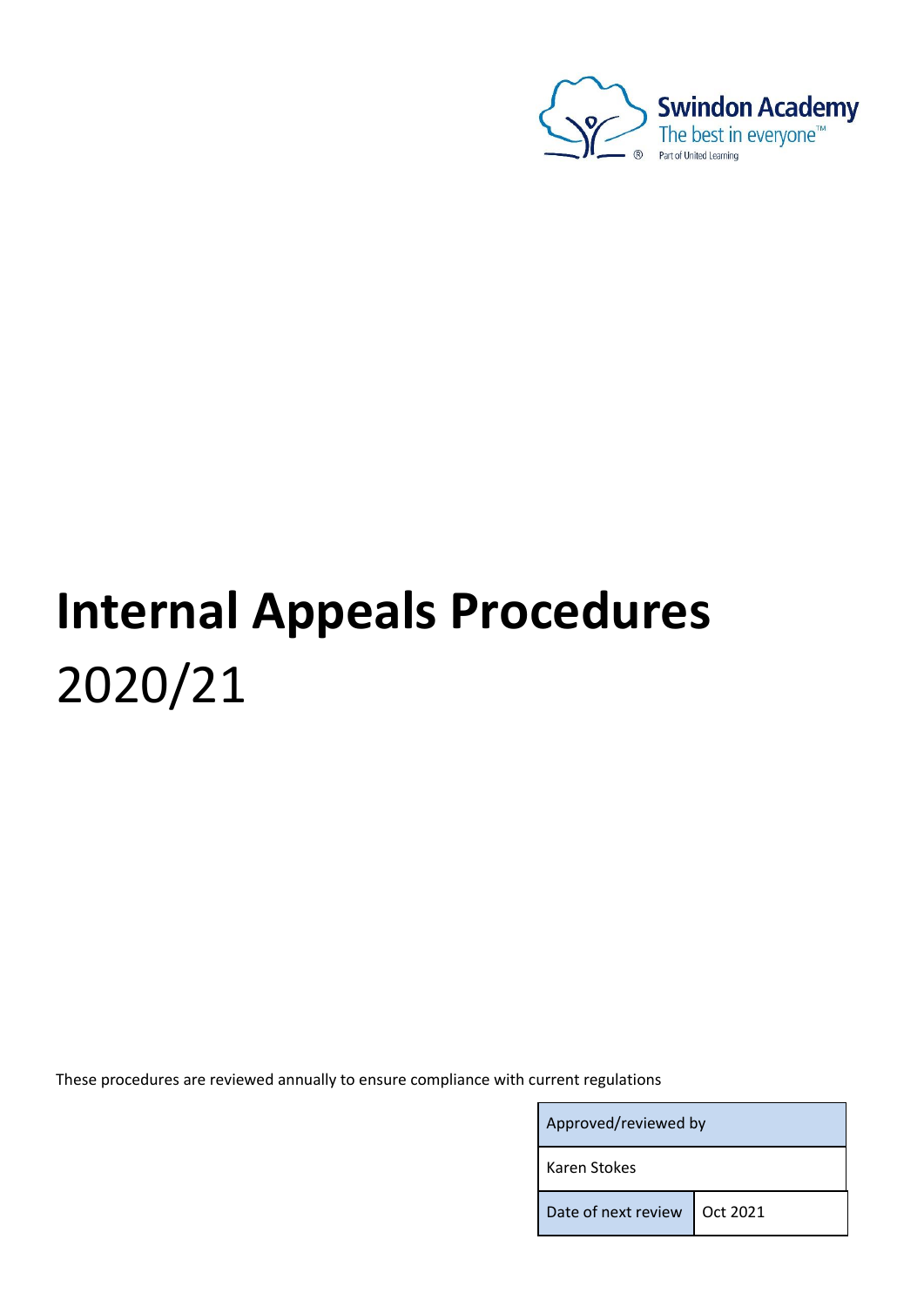# <span id="page-1-0"></span>**Key staff involved in internal appeals procedures**

| Role             | Name(s)               |  |
|------------------|-----------------------|--|
| Head of centre   | <b>Karen Stokes</b>   |  |
| Senior leader(s) | Zoe Thompson          |  |
| Exams officer    | <b>Sharon Loveday</b> |  |
|                  |                       |  |
|                  |                       |  |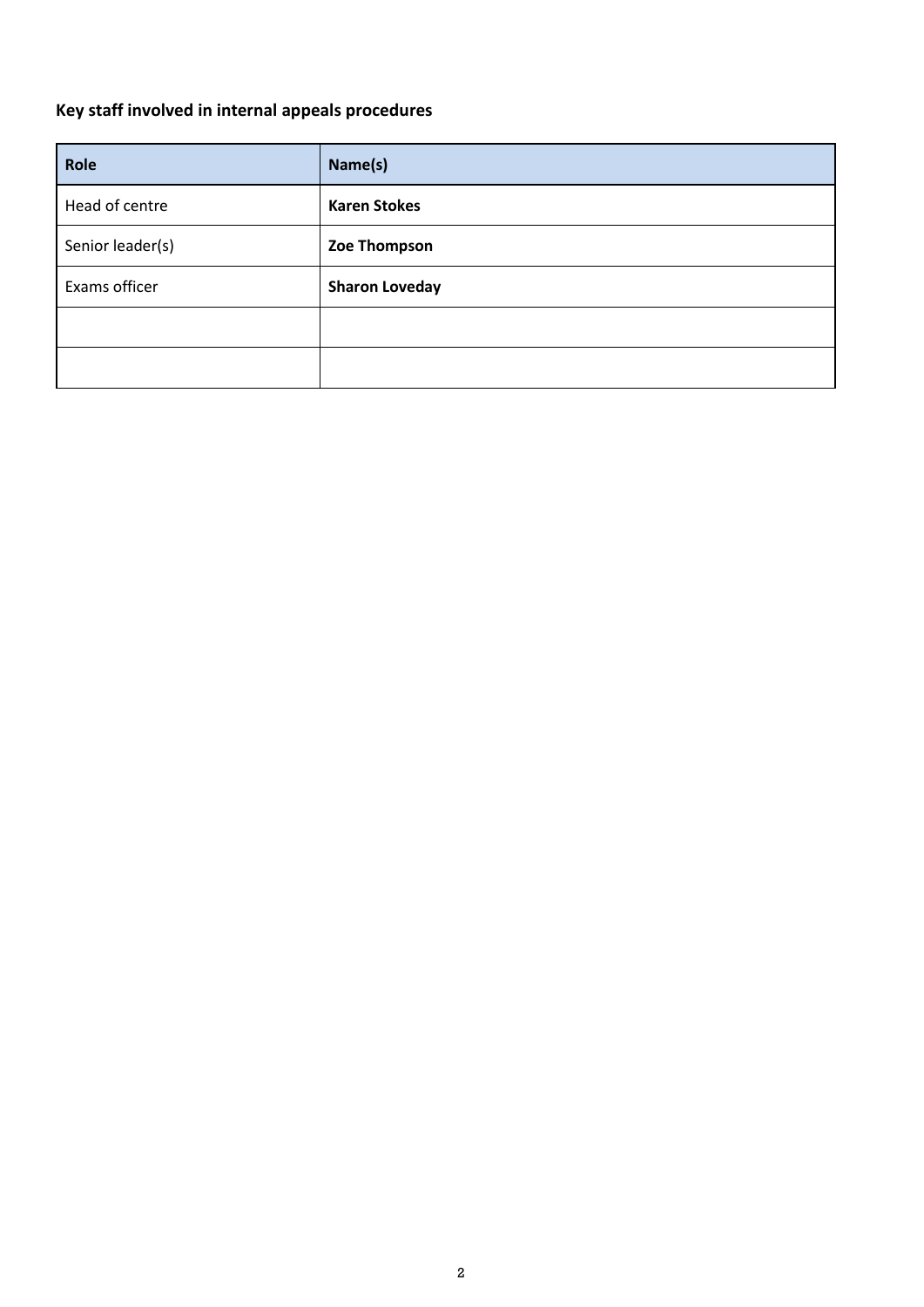# **Contents**

| 2. Appeals against the centre's decision not to support a clerical check, a review of marking, a review of moderation |  |
|-----------------------------------------------------------------------------------------------------------------------|--|
|                                                                                                                       |  |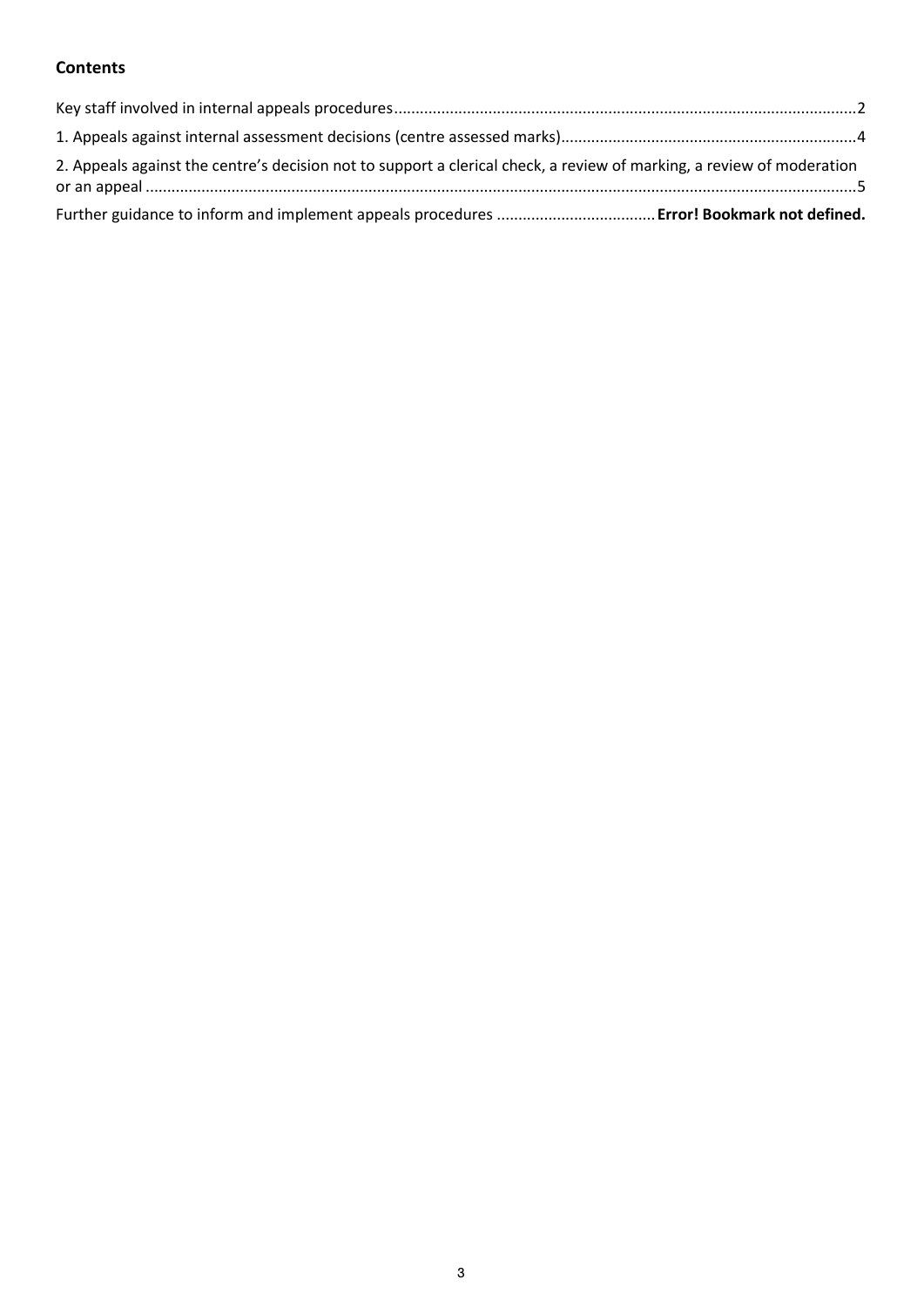### <span id="page-3-0"></span>**1. Appeals against internal assessment decisions (centre assessed marks)**

Certain GCSE, GCE and other qualifications contain components of non-examination assessment (or units of coursework) which are internally assessed (marked) by Swindon Academy and internally standardised. The marks awarded (the internal assessment decisions) which contribute to the final grade of the qualification are then submitted by the deadline set by the awarding body for external moderation.

This procedure confirms Swindon Academy's compliance with JCQ's General Regulations for Approved Centres 2020-2021 (section 5.7) that the centre will:

- have in place and be available for inspection purposes, a written internal appeals procedure relating to internal assessment decisions and to ensure that details of this procedure are communicated, made widely available and accessible to all candidates
- before submitting marks to the awarding body inform candidates of their centre assessed marks and allow a candidate to request a review of the centre's marking

#### **Deadlines for the submission of marks**

Swindon Academy is committed to ensuring that whenever its staff mark candidates' work this is done fairly, consistently and in accordance with the awarding body's specification and subject-specific associated documents.

Swindon Academy ensures that all centre staff follow a robust *Non-examination Assessment Policy* (for the management of GCE and GCSE non-examination assessments). This policy details all procedures relating to nonexamination assessments for GCE, GCSE, Project qualifications, including the marking and quality assurance processes which relevant teaching staff are required to follow.

Candidates' work will be marked by staff who have appropriate knowledge, understanding and skill, and who have been trained in this activity. Swindon Academy is committed to ensuring that work produced by candidates is authenticated in line with the requirements of the awarding body. Where a number of subject teachers are involved in marking candidates' work, internal moderation and standardisation will ensure consistency of marking.

On being informed of their centre assessed marks, if a candidate believes that the above procedures were not followed in relation to the marking of his/her work, or that the assessor has not properly applied the mark scheme to his/her marking, then he/she may make use of the appeals procedure below to consider whether to request a review of the centre's marking.

Swindon Academy will

- 1. ensure that candidates are informed of their centre assessed marks so that they may request a review of the centre's marking before marks are submitted to the awarding body
- 2. inform candidates that they will need to explain on what grounds they wish to request a review of an internally assessed mark as a review will only focus on the quality of their work in meeting the published assessment criteria
- 3. inform candidates that they may request copies of materials (for example, as a minimum, a copy their marked assessment material (work) and the mark scheme or assessment criteria plus additional materials which may vary from subject to subject) to assist them in considering whether to request a review of the centre's marking of the assessment
- 4. having received a request for copies of materials, promptly make them available to the candidate (or for some marked assessment materials, such as art work and recordings, inform the candidate that these will be shared under supervised conditions) within 10 working days
- 5. inform candidates they will not be allowed access to original assessment material unless supervised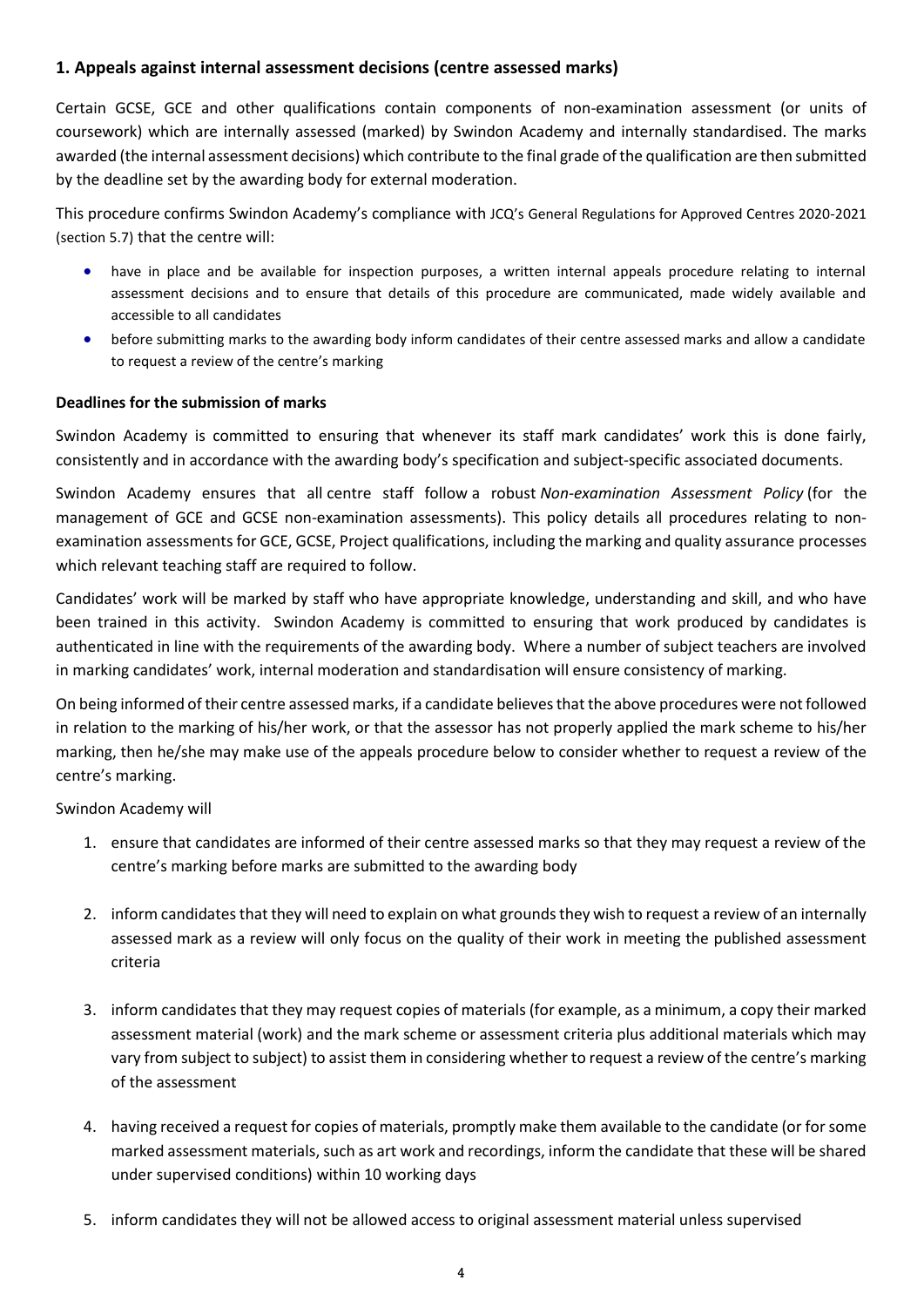- 6. provide candidates with sufficient time in order to allow them to review copies of materials and reach a decision, informing candidates that if their decision is to request a review they will need to explain what they believe the issue to be
- 7. provide a clear deadline for candidates to submit a request for a review of the centre's marking. Requests will not be accepted after this deadline. Requests must be made in writing within 5 working days of receiving copies of the requested materials by completing the **internal appeals form**]
- 8. allow 5 working days for the review to be carried out, to make any necessary changes to marks and to inform the candidate of the outcome, all before the awarding body's deadline
- 9. ensure that the review of marking is carried out by an assessor who has appropriate competence, has had no previous involvement in the assessment of that candidate and has no personal interest in the review
- 10. instruct the reviewer to ensure that the candidate's mark is consistent with the standard set by the centre
- 11. inform the candidate in writing of the outcome of the review of the centre's marking

The outcome of the review of the centre's marking will be made known to the head of centre who will have the final decision if there is any disagreement on the mark to be submitted to the awarding body. A written record of the review will be kept and made available to the awarding body upon request.

The awarding body will be informed if the centre does not accept the outcome of a review.

The moderation process carried out by the awarding bodies may result in a mark change, either upwards or downwards, even after an internal review. The internal review process is in place to ensure consistency of marking within the centre, whereas moderation by the awarding body ensures that centre marking is line with national standards. The mark submitted to the awarding body is subject to change and should therefore be considered provisional.

The procedure is informed by the JCQ publications [Instructions for conducting non-examination assessments](https://www.jcq.org.uk/exams-office/non-examination-assessments) (6.1)[, Reviews of](https://www.jcq.org.uk/exams-office/non-examination-assessments)  [marking \(centre assessed marks\) suggested template for centres.](https://www.jcq.org.uk/exams-office/non-examination-assessments) and [Notice to Centres -Informing candidates of their centre](https://www.jcq.org.uk/exams-office/non-examination-assessments)  [assessed marks](https://www.jcq.org.uk/exams-office/non-examination-assessments)

## <span id="page-4-0"></span>**2. Appeals against the centre's decision not to support a clerical re-check, a review of marking, a review of moderation or an appeal**

This procedure confirms Swindon Academy's compliance with JCQ's General Regulations for Approved Centres 2020-2021 (section 5.13) that the centre will:

**have available for inspection purposes** and draw to the attention of candidates and their parents/carers, a **written**  internal appeals procedure to manage disputes when a candidate disagrees with a centre decision not to support a clerical re-check, a review of marking, a review of moderation or an appeal

Following the issue of results, awarding bodies make post-results services available. Full details of these services, internal deadlines for requesting a service and fees charged are provided by the exams officer. If the centre decides to re-check or review, there will be no fee for the candidate.

Candidates are also informed of the arrangements for post-results services and the availability of senior members of centre staff immediately after the publication of results, **before** they sit any exams by email or text.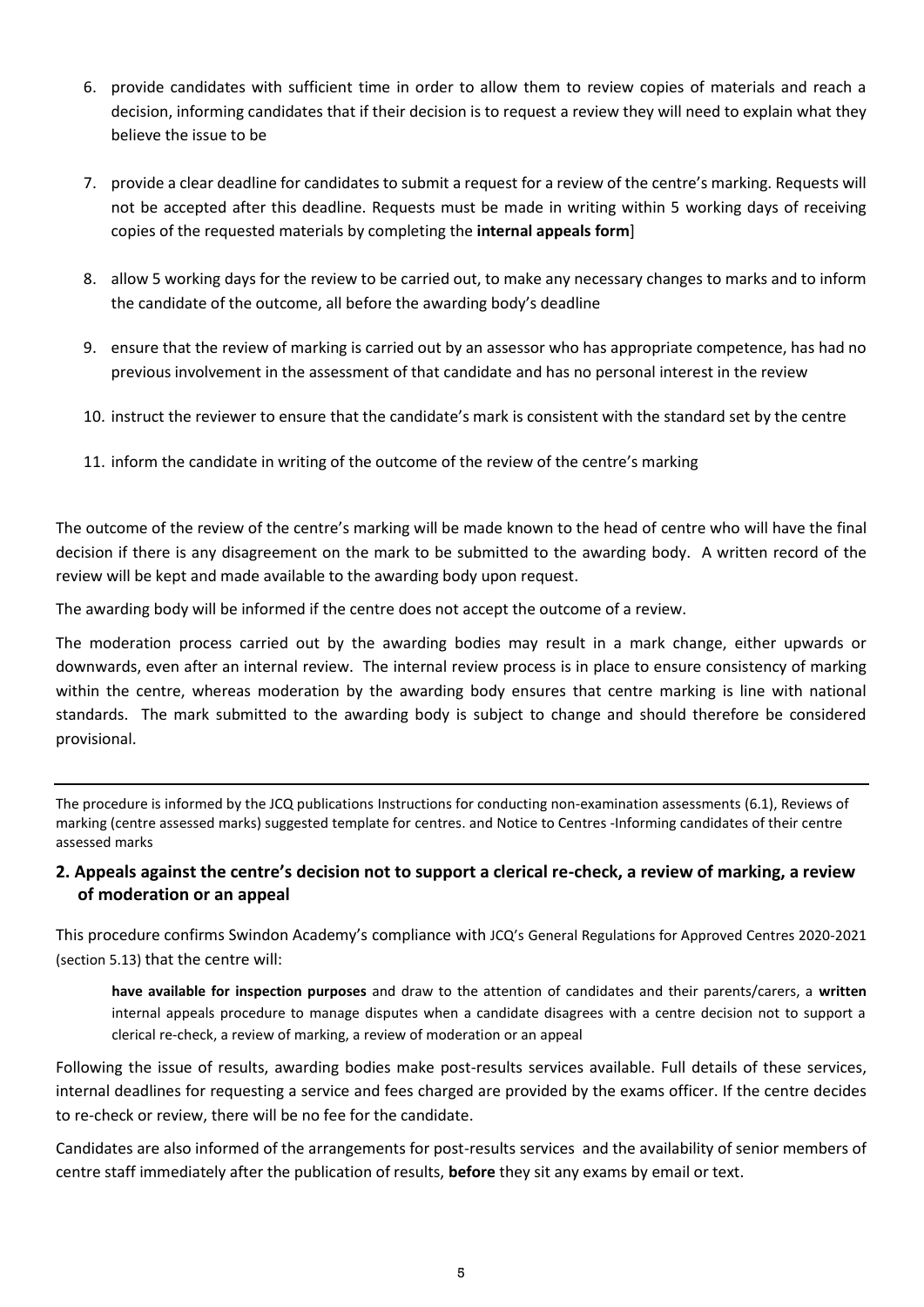If the centre or a candidate (or his/her parent/carer) has a concern and believes a result may not be accurate, postresults services may be considered.

The JCQ post-results services currently available are detailed below.

**Reviews of Results** (RoRs):

- Service 1 (Clerical re-check) This is the only service that can be requested for objective tests (multiple choice tests)
- Service 2 (Review of marking)
- Priority Service 2 (Review of marking) This service is only available for externally assessed components of GCE A-level specifications (an individual awarding body may also offer this priority service for other qualifications)
- Service 3 (Review of moderation) This service is not available to an individual candidate

# **Access to Scripts** (ATS):

- Copies of scripts to support reviews of marking
- Copies of scripts to support teaching and learning

Where a concern is expressed that a particular result may not be accurate, the centre will look at the marks awarded for each component part of the qualification alongside any mark schemes, relevant result reports, grade boundary information etc. when made available by the awarding body to determine if the centre supports any concerns.

For written components that contributed to the final result, the centre will:

- 1. Where a place a university or college is at risk, consider supporting a request for a Priority Service 2 review of marking
- 2. In all other instances, consider accessing the script by:
	- a) (where the service is made available by the awarding body) requesting a priority copy of the candidate's script to support a review of marking by the awarding body deadline or
	- b) (where the option is made available by the awarding body) viewing the candidate's marked script online to consider if requesting a review of marking is appropriate
- 3. Collect informed written consent/permission from the candidate to access his/her script
- 4. On access to the script, consider if it is felt that the agreed mark scheme has been applied correctly in the original marking and if the centre considers there are any errors in the marking
- 5. Support a request for the appropriate RoR service (clerical re-check or review of marking) if any error is identified
- 6. Collect informed written consent from the candidate to request the RoR service before the request is submitted
- 7. Where relevant, advise an affected candidate to inform any third party (such as a university or college) that a review of marking has been submitted to an awarding body

Written candidate consent (informed consent via candidate email is acceptable) is required in all cases before a request for a RoR service 1 or 2 (including priority service 2) is submitted to the awarding body. Consent is required to confirm the candidate understands that the final subject grade and/or mark awarded following a clerical re-check or a review of marking, and any subsequent appeal, may be lower than, higher than, or the same as the result which was originally awarded. Candidate consent must only be collected after the publication of results.

sFor any moderated components that contributed to the final result, the centre will:

- Confirm that a review of moderation cannot be undertaken on the work of an individual candidate or the work of candidates not in the original sample submitted for moderation
- Consult the moderator's report/feedback to identify any issues raised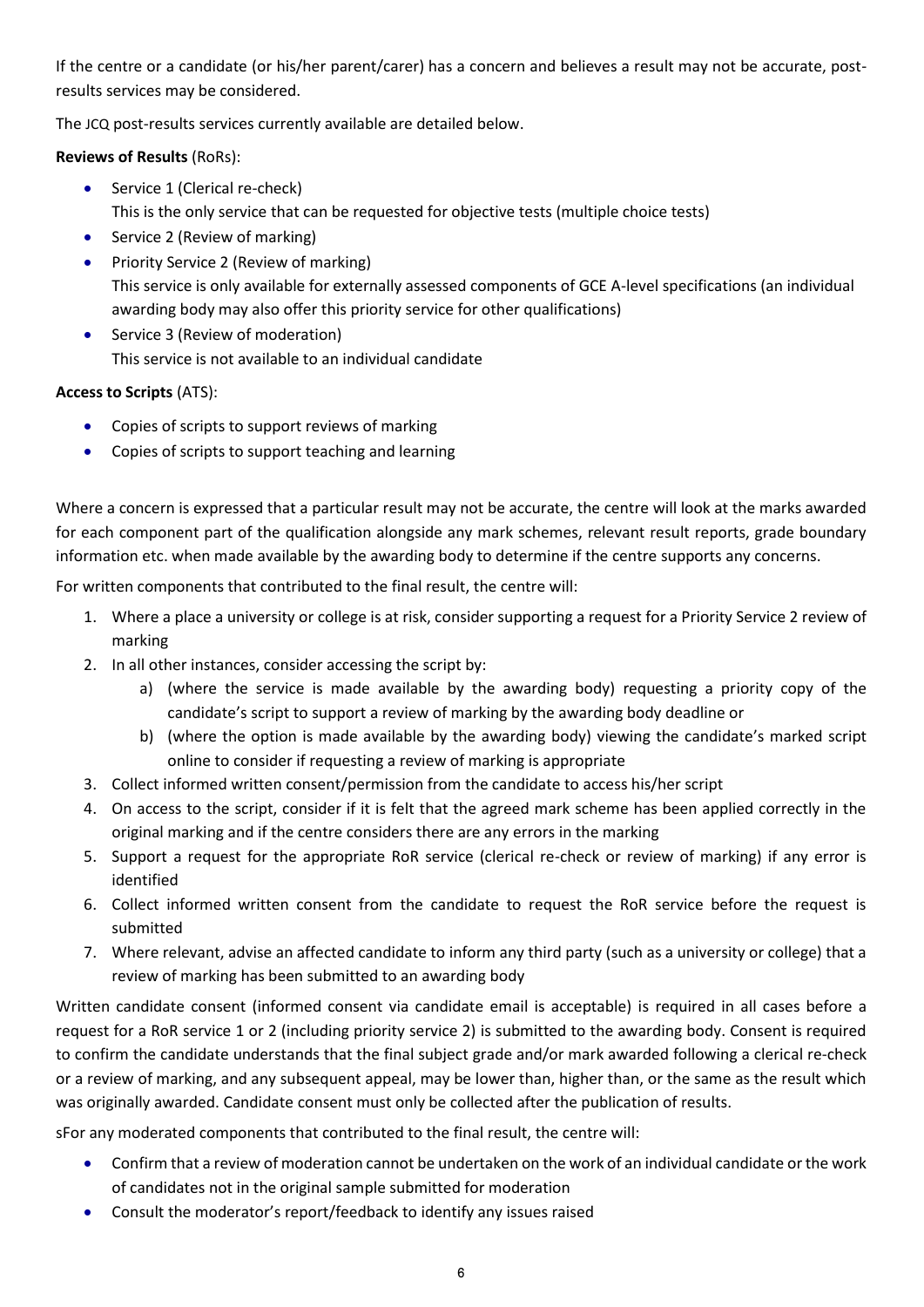- Determine if the centre's internally assessed marks have been accepted without change by the awarding body – if this is the case, a RoR service 3 (Review of moderation) will not be available
- Determine if there are any grounds to submit a request for a review of moderation for the work of all candidates in the original sample

Where a candidate disagrees with a centre decision not to support a clerical re-check, a review of marking or a review of moderation, the centre will:

- For a review of marking (RoR priority service 2), advise the candidate he/she may request the review by providing informed written consent (and the required fee) for this service to the centre by the deadline set by the centre
- For a review of marking (RoR service 1 or 2), first advise the candidate to access a copy of his/her script to support a review of marking by providing written permission for the centre to access the script (and any required fee for this service) for the centre to submit this request
- After accessing the script to consider the marking, inform the candidate that if a request for a review of marking (RoR service 1 or 2) is required, this must be submitted by the deadline set by the centre by providing informed written consent (and the required fee for this service) for the centre to submit this request
- Inform the candidate that a review of moderation (RoR service 3) cannot be requested for the work of an individual candidate or the work of a candidate not in the original sample

If the candidate (or his/her parent/carer) believes there are grounds to appeal against the centre's decision not to support a review of results, an internal appeal can be submitted to the centre by completing the internal appeals form at least 5 working days prior to the internal deadline for submitting a request for a review of results.

The appellant will be informed of the outcome of his/her appeal before the internal deadline for submitting a RoR.

Following the RoR outcome, an external appeals process is available if the head of centre remains dissatisfied with the outcome and believes there are grounds for appeal. The JCQ publications Post-Results Services and JCQ Appeals Booklet (A guide to the awarding bodies' appeals processes) will be consulted to determine the acceptable grounds for a preliminary appeal.

Where the head of centre is satisfied after receiving the RoR outcome, but the candidate (or his/her parent/carer) believes there are grounds for a preliminary appeal to the awarding body, a further internal appeal may be made to the head of centre. Following this, the head of centre's decision as to whether to proceed with a preliminary appeal will be based upon the acceptable grounds as detailed in the JCQ Appeals Booklet. Candidates or parents/carers are not permitted to make direct representations to an awarding body.

The **internal appeals form** should be completed and submitted to the centre within 5 working days of the notification of the outcome of the RoR. Subject to the head of centre's decision, this will allow the centre to process the preliminary appeal and submit to the awarding body within the required **30 calendar days** of receiving the outcome of the review of results process. Awarding body fees which may be charged for the preliminary appeal must be paid to the centre by the appellant before the preliminary appeal is submitted to the awarding body (fees are available from the exams officer). If the appeal is upheld by the awarding body, this fee will be refunded by the awarding body and repaid to the appellant by the centre.